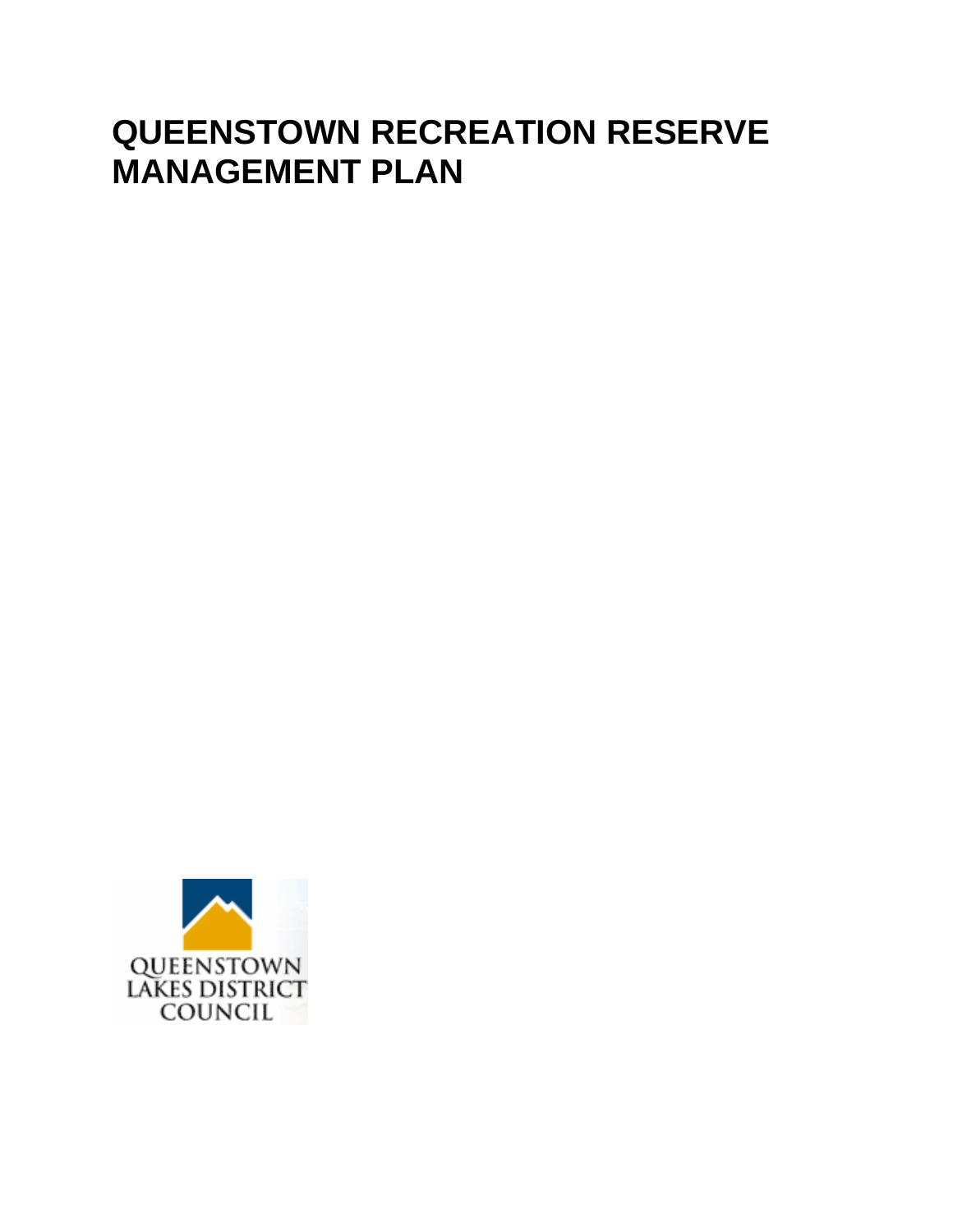#### **Process for preparing a reserve management plan in accordance with the Reserves Act 1977.**

- 1. First notification of intention to prepare plan published in the Mirror, 15 June 2005
- 2. Submissions closed 29 July 2005
- 3. Draft plan notified for submission on 12 October 2005 by publication in the Mirror
- 4. Submissions Close 4pm, Friday 9 December 2005
- 5. Hearing of submissions 3 February 2006
- 6. Plan adopted by full Council 31 March 2006

Status at 31 March 2006: Adopted Management Plan

#### **Acknowledgement**

Thank you to the Lakes District Museum for providing the content and photographs on the history of the Queenstown Recreation Reserve.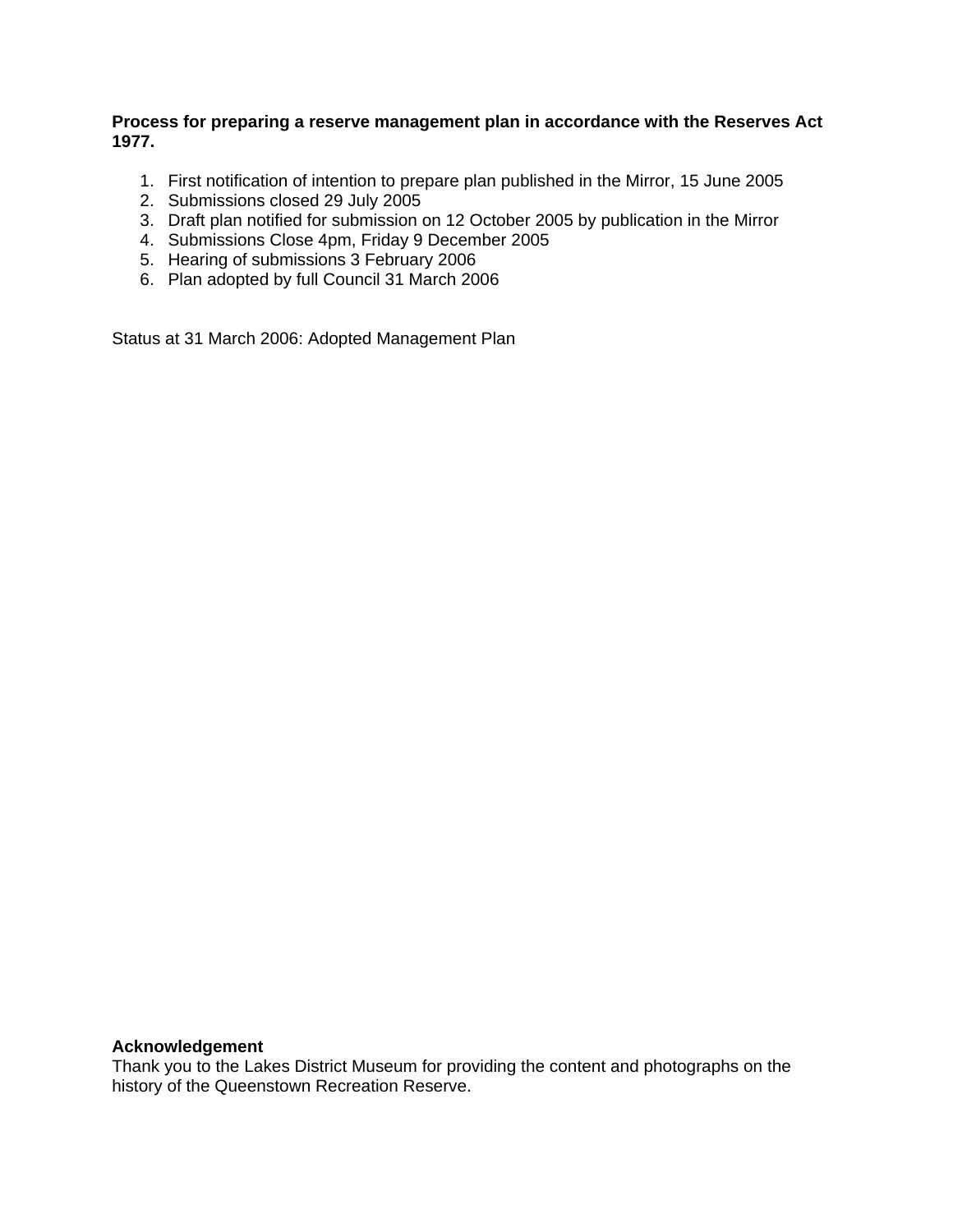# **1. Introduction**

The Queenstown Recreation Reserve, known more widely as the 'Rec Ground" is, together with the Queenstown Gardens, Marine Parade, Earnslaw and St Omer Parks, one of central Queenstown's most significant public spaces.

The reserve has been in public hands for almost 50 years. Over that time it has been used for a variety of activities, from parades to motorbike speedway, cricket and rugby. The ability to cater for a wide variety of uses and its relationship with the developing central business district ensure that the reserve will remain as one of Queenstown's most used and loved public spaces.

This management plan has been prepared to enable the Council to establish the desired mix of uses for the reserve and set in place policy to guide day to day management.

Determining community preferences and establishing the best means to provide for them are essential ingredients of good management planning. A management plan provides the community with certainty about the function and management of each reserve managed by the Council and it provides the Council with efficiency gains in management of the reserve, by not requiring public notification or ministerial consent for some routine matters.<sup>1</sup>

# **2. Queenstown Recreation Reserve**

# **Legal Description**

The Queenstown Recreation Reserve comprises 1.9774 hectares of land being legally described as Section 134 (formerly part sections 5 and 92), Block XX, Shotover Survey District. Certificate of Title 324/10, S.O Plan 20903.

# **Acquisition, classification and naming**

The land was taken by proclamation under the Public Works Act 1928 for recreation ground in 1947<sup>2</sup>. The Queenstown Lakes District Council holds the land in fee simple title.

Part Section 92<sup>3</sup>, comprising 0.2479 hectares, was set aside as reserve for recreation purposes pursuant to the Lands Act 1948 and was vested in the Council pursuant to the Reserves and Domain Act 1953.

Part Section 5 comprising 1.7295 hectares reserved for the purposes of a recreation ground was classified in 1985 as recreation reserve, subject to the provisions of the Reserves Act 1977.<sup>4</sup>

Section 134 (being the amalgamation of part sections 5 and 92) was formally named as the Queenstown Recreation Reserve in 1985<sup>5</sup> and is the area to which this management plan pertains.

<sup>1</sup> Reserves Act Guide, Local Government New Zealand and the Department of Conservation, 1999.

<sup>&</sup>lt;sup>2</sup> New Zealand Gazette No. 16, 27 March, 1947, page 371

 $3$  New Zealand Gazette, 19 July, 1956, page 949

<sup>4</sup> New Zealand Gazette No. 69, 18 April, 1985, page 1661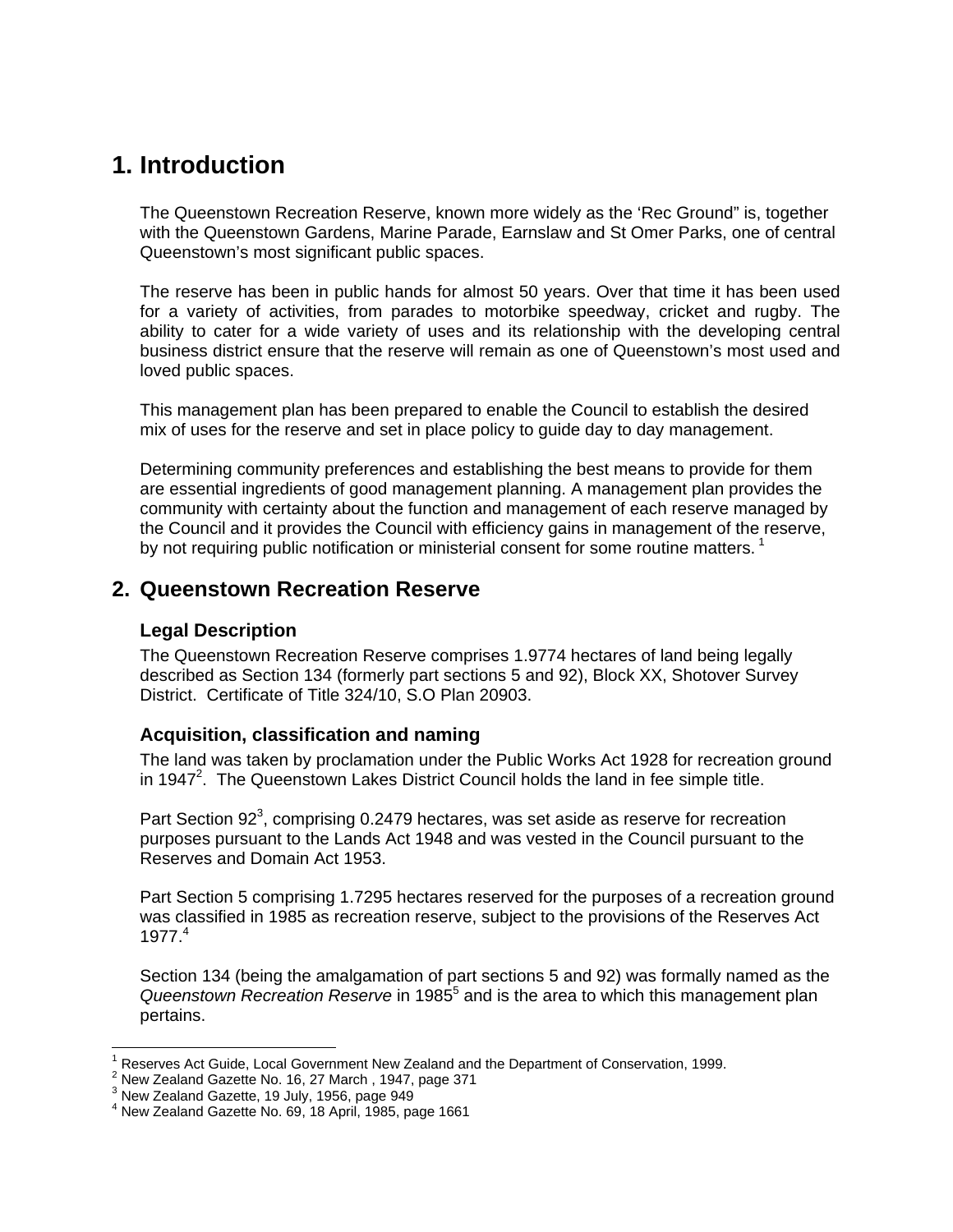The Reserves Act 1977 (s.17) sets out the purpose of recreation reserves as:

*"for the purpose of providing areas for the recreation and sporting activities and the physical welfare and enjoyment of the public, and for the protection of the natural environment and beauty of the countryside, with emphasis on the retention of open spaces and on outdoor recreational activities, including recreational tracks in the countryside"* 

The objectives of this plan have been based around this purpose and the policies developed to ensure the above objectives are achieved.

# **District Plan Designation 210**

The Queenstown Recreation Reserve is designated under the Queenstown-Lakes District Council – Partially Operative District Plan (March 2004) as recreation reserve. The land has an underlying zoning of High Density Residential. There are currently no protected trees, features or buildings on the reserve.

The Council can apply for outline plan approval under section 176A of the Resource management Act to undertake works consistent with the designation and in accordance with the conditions of the designation.

# **3. Adjoining land**

The Council owns freehold property and road reserve adjoining the Queenstown Recreation Reserve. These properties are held in fee simple and are not subject to the Reserves Act 1977 and therefore they **do not** form part of this management plan. Some of these properties however form part of the land practically known as the recreation ground and provide an additional 5000m² of green space to the reserve. This particularly includes:

- Part of the terraced seating area adjoining Memorial Street, the site of the Memorial Hall, Wakatipu Rugby Club and Queenstown Squash Club and grassed areas west of Templeton Way (Pt Section 7 Block XXIII Town of Queenstown, Lot 1 DP 20740 and Lot 2 DP 18993)
- The unformed portions of Robins Road and Boundary Street which adjoin the Queenstown Recreation Reserve and have the legal status of road.
- The area occupied by the Cricket practice nets (Section 1 Block XXIV, Town of Queenstown)
- The land including and to the South West of Horne Creek (part of Section 2, 6 and 7, Block XXIV, Town of Queenstown.

The Council plans to undertake public works in the future on the adjoining properties consistent with strategies to improve transportation and parking. It is recommended that subject to the completion of these works, the balance land that adjoins the Queenstown Recreation Reserve be vested as recreation reserve and amalgamated into the Queenstown Recreation Reserve.

 <sup>5</sup> New Zealand Gazette No. 180, 26 September, 1985, page 4230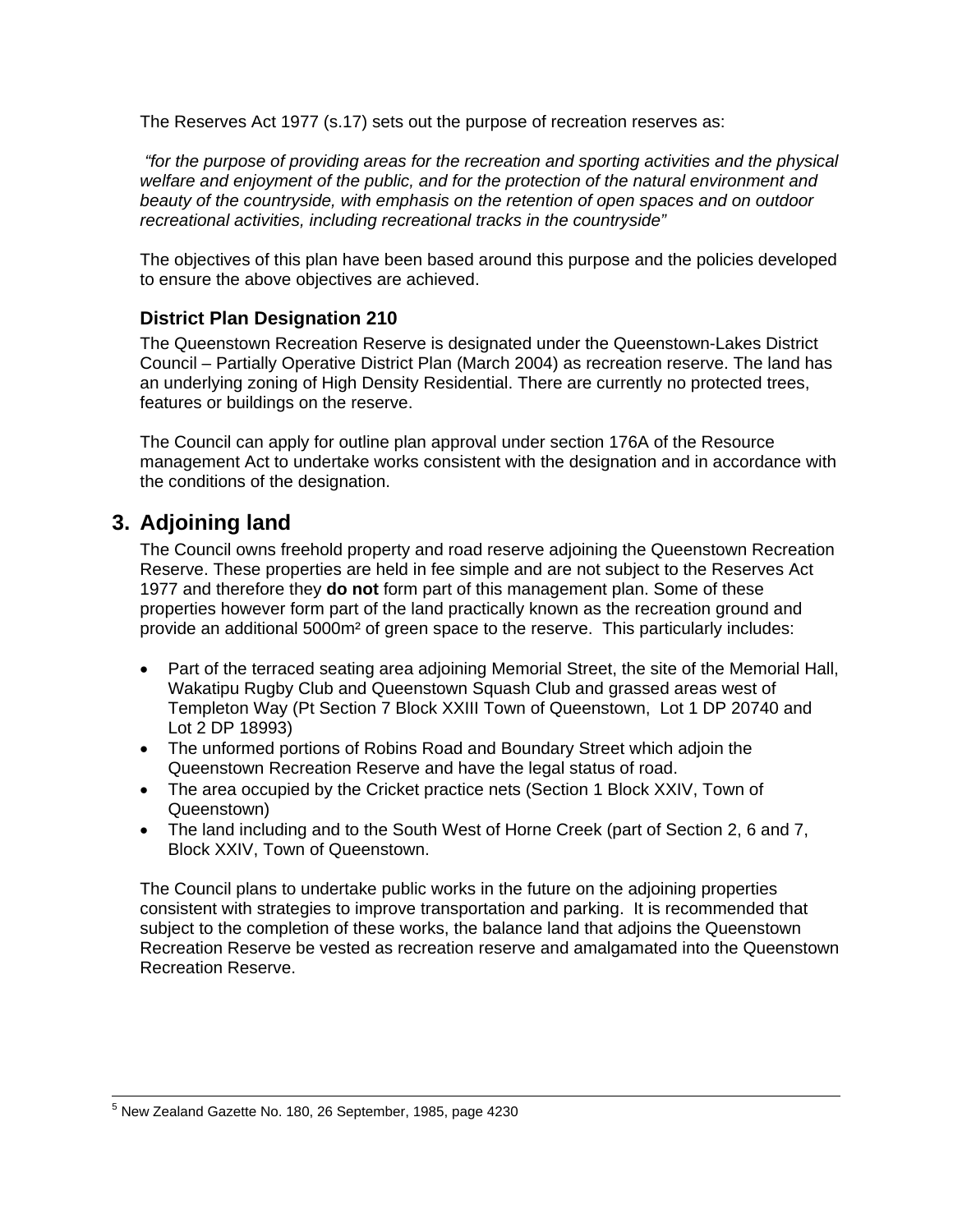

#### *Figure 1: The Queenstown Recreation Reserve*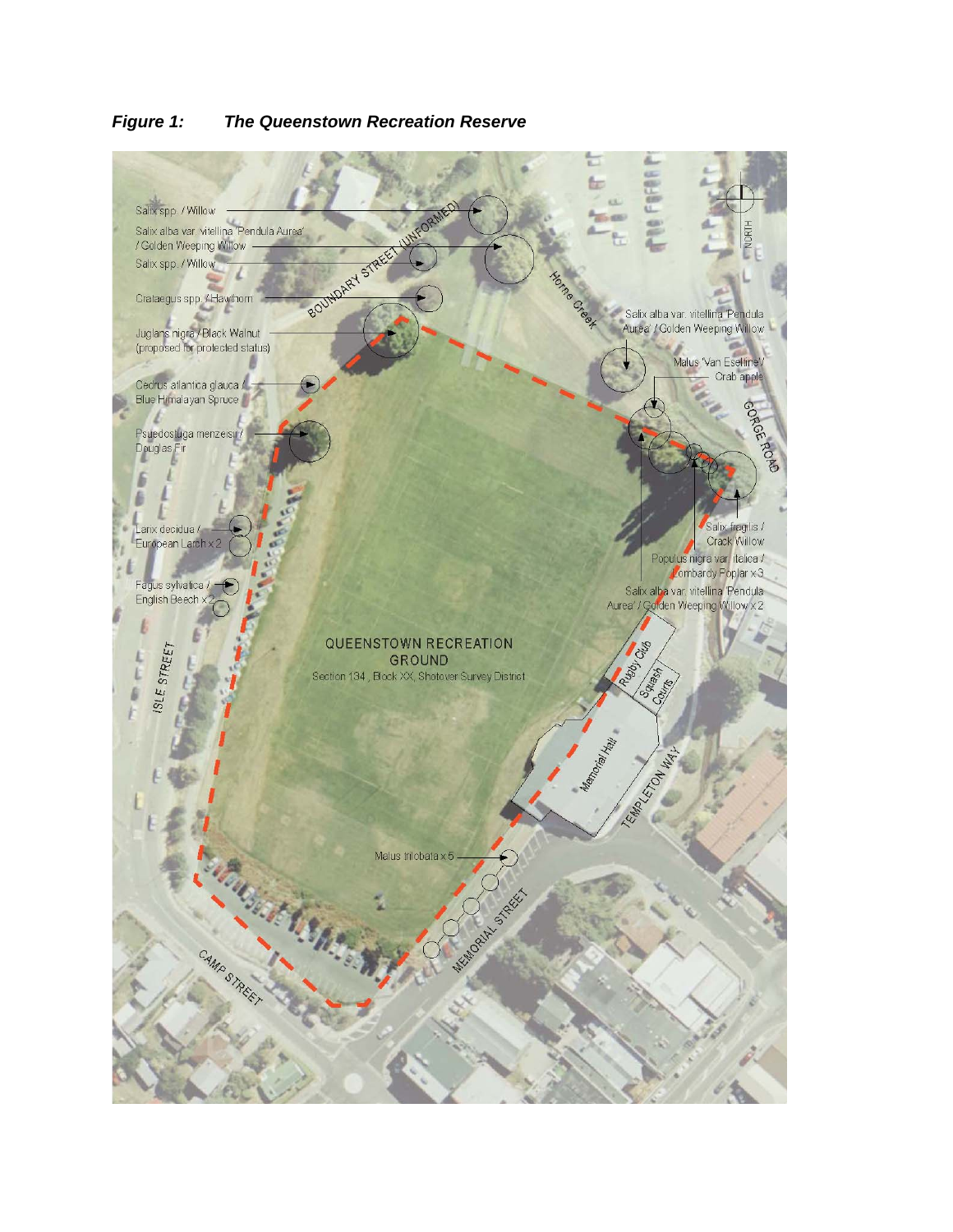# **4. Related Policy and Plans**

The following documents are relevant to the future management of the Queenstown Recreation Reserve and adjoining land. All documents are currently available on Council's website www.qldc.govt.nz

Future Link – Transport and Parking Strategy 2005 Tomorrows Queenstown – July 2002 Long Term Council Community Plan 2004-2007 Parks Strategy 2003 Draft Policy on Dogs 2005 Dog Control Bylaw 1992



*An aerial photograph of Queenstown circa 1948 shows the recreation ground clear of any farming activity and probably in the process of being converted to a sports field.*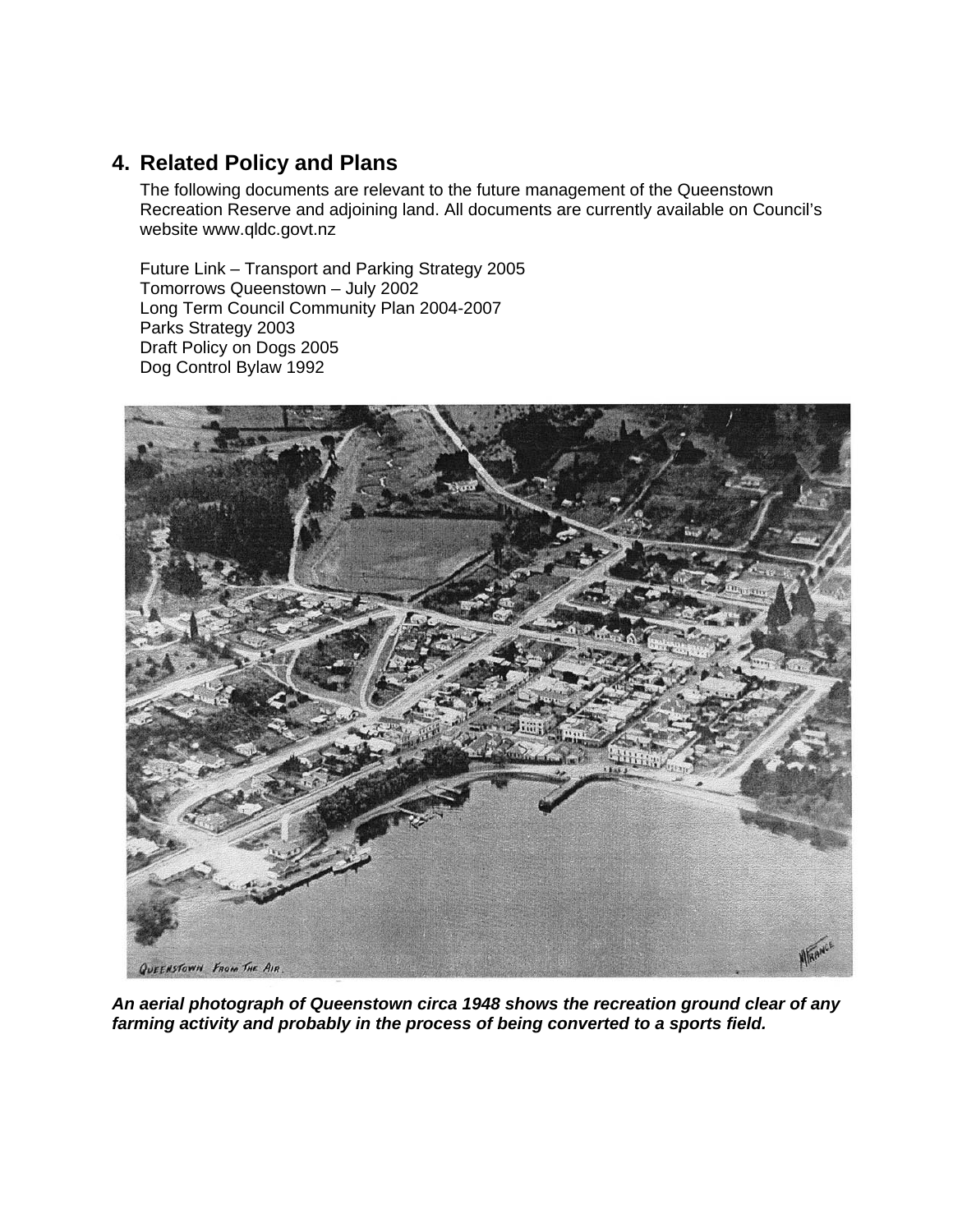# **5. History**

The 1870 survey map of Queenstown shows a much extended town which includes the now recreation reserve. It formed part of a wider wetland area that extended out along Gorge Road and was the catchment for the surrounding hills and Brewery/Horne Creek. Part of this surrounding area was designated Acclimatisation Reserve. The recreation reserve for Queenstown at this time was the site of the present day Lakeview Holiday Park. Sports activities were held in this area both winter and summer, but being in the lee of the hill it was never that conducive for winter sports.

Many small holding farms existed on the outskirts of Queenstown. They provided fruit, vegetables, livestock and milk for the town. The Gorge Road area in the vicinity of the present recreation reserve was particularly good for the growing of vegetables and fruit trees with the wind down the gorge keeping frosts at bay.

Rates books indicate the first person to amalgamate land in this area was Robert Anderson, followed by Andrew Simpson. He was the Mayor of Queenstown from 1917-1927 and apparently grew excellent peach trees on the site and sold peaches and cream to the tourists.

In circa 1928 Mr John B Hamilton took over the land as part of his farm. Alan Hamilton (his son) remembers the land flooding frequently but also remembers the fruit trees being removed and the turnips being grown for stock food. In circa 1946/47 Mr John Hamilton sold the land to the council for £250, much to the consternation of his wife, according to Alan Hamilton. In 1947 the land was gazetted and declared a recreation ground.



*Motorbike Speedway on the Recreation Reserve.*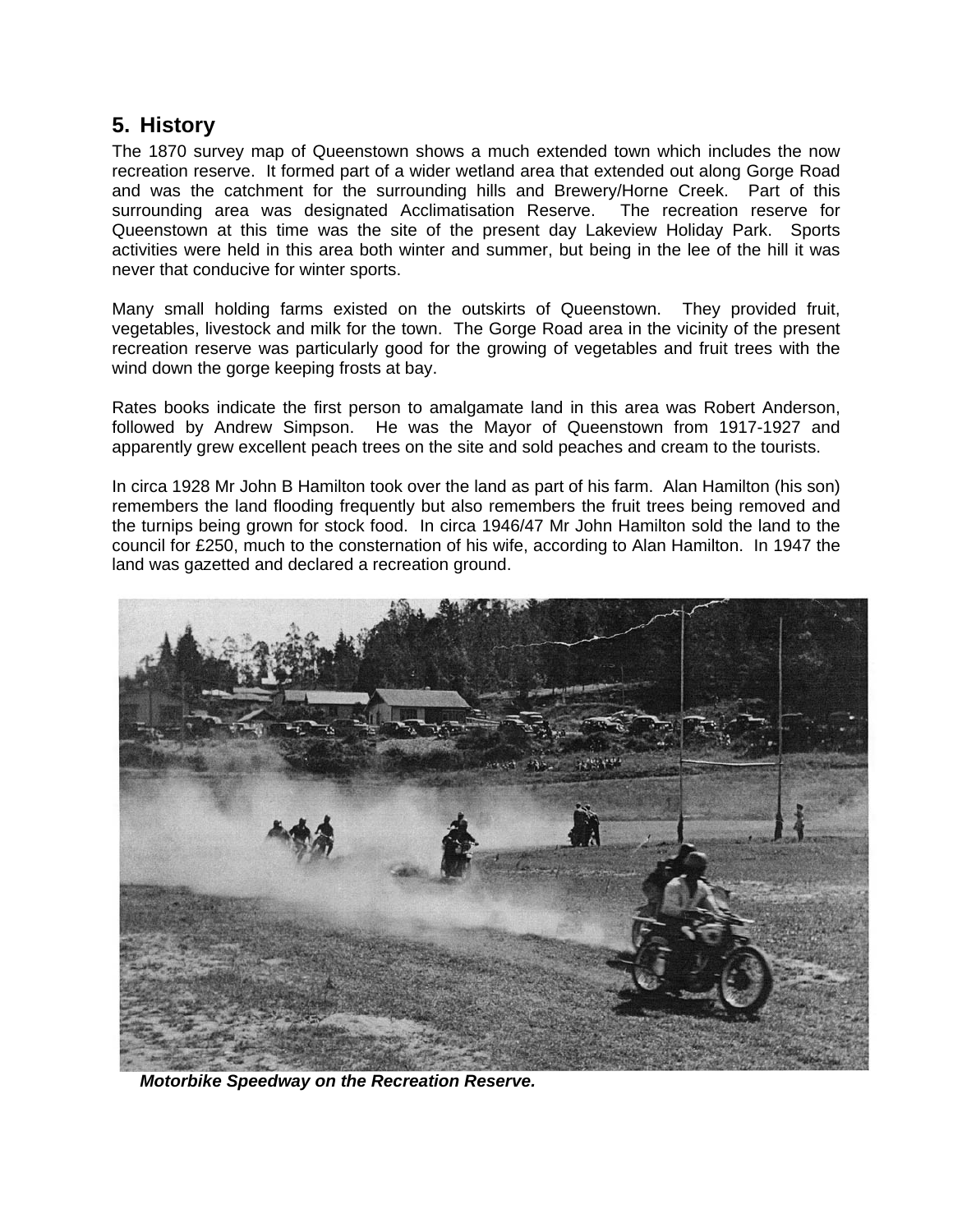# **6. Features and Current Use**

# **6.1 Vegetation**

Figure 1 indicates trees present on the reserve and on adjoining public land. The only mature trees present on the recreation reserve are a Douglas fir (*Pseudotsuga menziesii*), Black Walnut (*Juglans nigra*), Golden Weeping Willow (*Salix alba vitellina pendula Aurea*) and three Populus *nigra italica*. In addition to these specimen trees, large areas of native planting have occurred at the Southern end of the recreation reserve adjoining the main car park.

On the surrounding Council land there are a number of trees which make a contribution to the streetscape and park setting of the recreation reserve. These include English Beech (Fagus sylvatica), Larch (Larix decidua), Blue Himalayan Spruce (Cedrus altantica 'glauca'), Hawthorn (Cratasus sp.), Golden Weeping Willow (Salix alba vitellina pendula Aurea), Apple (*Malus van Eseline* and *Malus trilobata*) and Crack Willow (Salix fragulus).

The Council has made a submission to Plan Change No.3 Heritage to the District Plan. The submission seeks the inclusion of the Black Walnut (*Juglans nigra*) located in the reserve to be included in the Schedule of Protected Features contained in the District Plan.

## **6.2 Wakatipu Rugby Club**

The rugby club holds a lease until 2020 for the club building. The club building is only partially located on the recreation reserve. The adjoining squash club is not located on the recreation reserve. The rugby club also occupies a building in the southern car park which is used as a scoreboard. This is located in Council road reserve.

Rugby is played most Saturdays between May and September. The recreation reserve has been the home of the Wakatipu Rugby Club since the reserve was acquired for reserve and provides for the full range of rugby games from junior games to premier grades. Basic sports field lighting is provided by four pole mounted flood lights and one building mounted flood light.

The field as marked is 119m long (dead ball line to dead ball line) by 69m wide (touch line to touch line).

#### **6.3 Seven-a-side Rugby**

In 2004, the New Zealand national seven-a-side rugby competition was held at the ground for the first time. The televised event attracted an estimated 4500 visitors to the reserve over the two days of the event.

# **6.4 Cricket**

Two practice nets are located at the very northern end of the recreation reserve and are located on the adjoining Council property. These were established by the Queenstown Cricket Club and are in need of major maintenance or renewal. The Queenstown Cricket Club was a regular user of the recreation reserve but has now relocated its games to the Queenstown Events Centre.

#### **6.5 Para-glider Landings**

Both commercial and private landings of para-gliders take place on the recreation reserve. Generally commercial landings take place on the Queenstown Primary School grounds with the recreation reserve being the alternative site for landing when the school grounds are in use such as during lunch times. Commercial landings require a licence under the Reserves Act. At present no operators hold such a licence.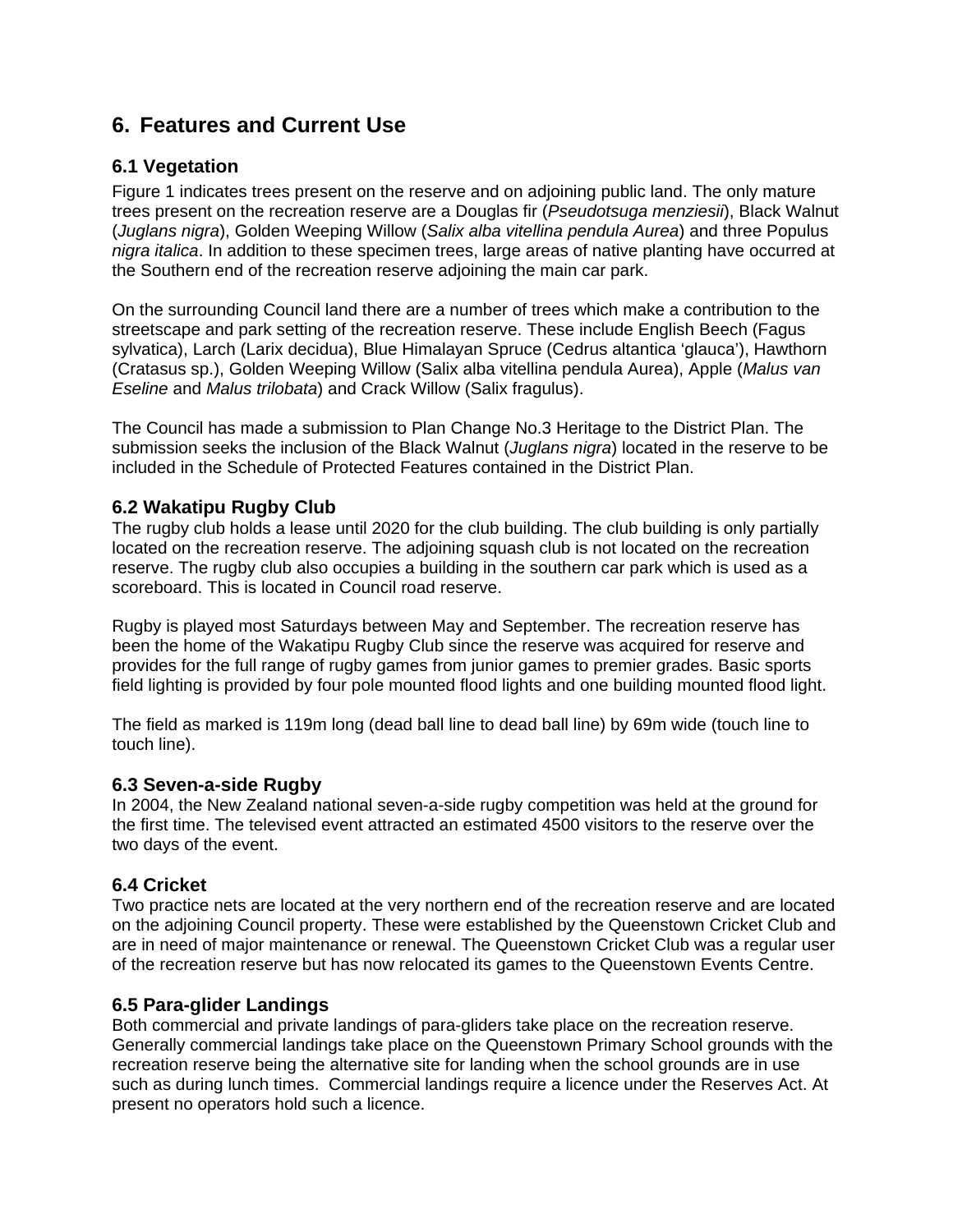# **6.6 Events**

The ground is often used for events associated with the Winter Festival and other major nonsporting events. In addition requests are regularly made for use of the ground for community, sporting and corporate events.

#### **6.7 Summer overflow camping**

Since December 2003, the Lakeview Holiday Park, which is owned and operated by the Queenstown Lakes District Council has utilised the recreation reserve as temporary overflow camping sites during the New Year period. Typically up to 800 people are accommodated in 3- 400 tents over the period from 30 December to 1 January. The Council has utilised the reserve in this way to avoid illegal camping and alcohol related issues in the township and surrounding areas.

## **6.8 Fire Brigade Tournaments**

The Queenstown Volunteer Fire Brigade has used the recreation reserve for some 45 years for fire fighting competitions. The Brigade is to host the national competitions in 2009. The brigade installed water main sumps and storm water systems necessary to accommodate five competition tracks for the 1995 United Fire Brigade Association Competition. These are located the southern end of the recreation reserve between the rugby field and the car park.

## **6.9 Parking**

76 car parks are contained within or adjacent to the recreation reserve within the bounds of Camp, Isle and Memorial Streets. 28 of the car parks in the southern car park are permanently leased for private use. Some of these parks are located within the recreation reserve which is inconsistent with the purpose of the reserve.

The Council provides a substantial car park to the north of the recreation ground on the corner of Gorge Road and Boundary Street. There is also limited on-street parking on Isle Street, Camp Street and Templeton Way with a further 19 metered spaces adjoining the reserve on Memorial Street.

#### **6.10 Memorial Hall**

Part of the Memorial Hall is located on the recreation reserve.

#### **6.11 Services and Infrastructure**

The reserve is traversed by a 300mm sewer main on the Eastern side of the reserve a 150mm sewer pipe on the Western side of the reserve. A 100mm water service lateral is runs from Camp Street to the Southern end of the playing field. Irrigation is provided by a travelling hard hose irrigator when required.

# **6.12 Flood Management Scheme**

As part of the Horne Creek flood management scheme a spillway was designed and constructed along the right bank of Horne Creek (where it adjoins the recreation reserve) to the inlet of the Central Queenstown box culvert in order to control flood flows. The capacity of the box culvert is 15.5 cumecs, and the spillway is built at level (418m RL) that ensures any flow over the 15.5 cumecs will discharge into the recreation reserve. The recreation reserve therefore acts as water detention storage. The allocated storage capacity of the sports ground is 45,000 cubic metres. The Otago Regional Council advises that the figures stated above are subject to change.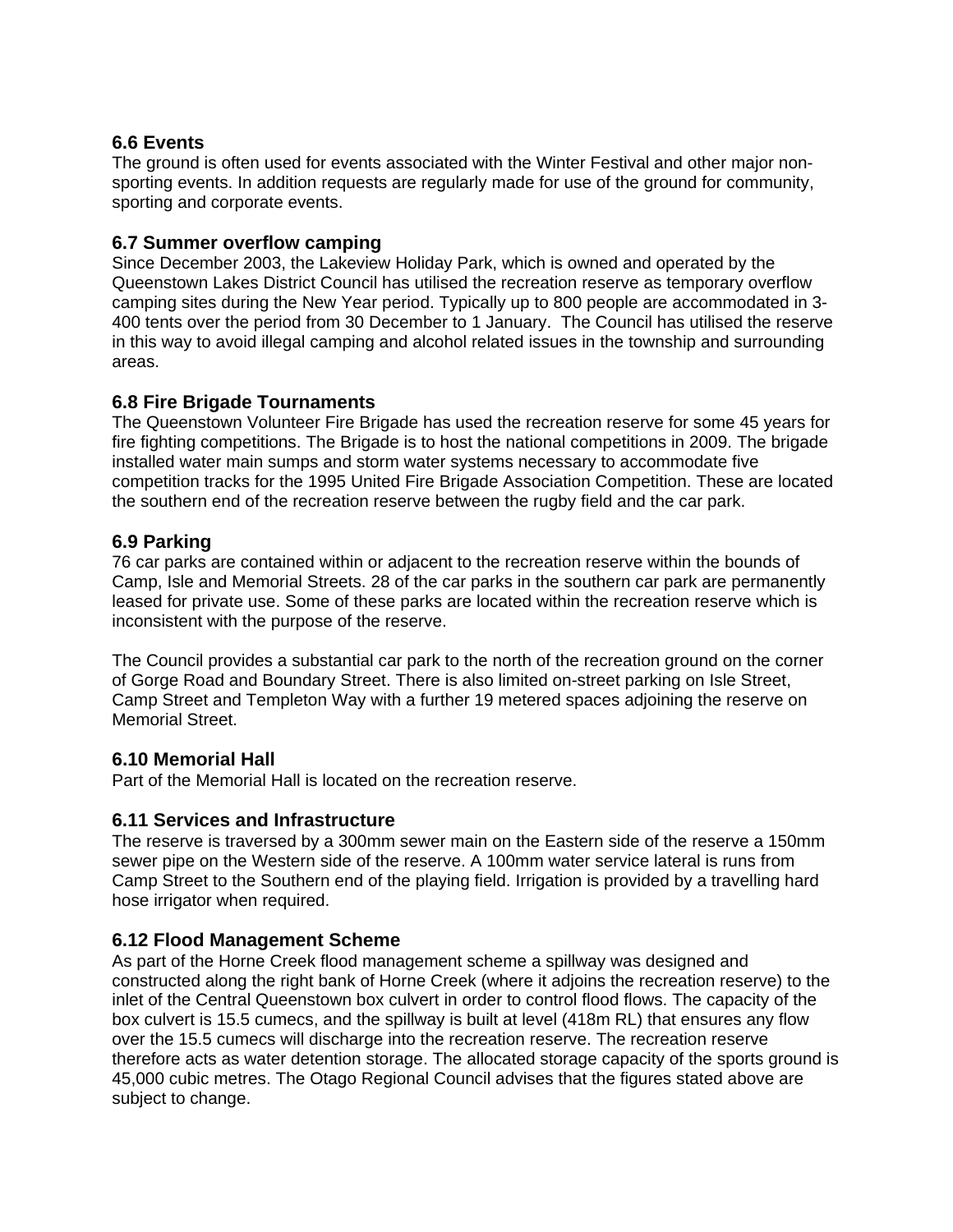# **7. Management Objectives**

Management objectives describe how the Council will manage the reserve in accordance with its classification as recreation reserve.

The Council will:

- preserve in perpetuity the Queenstown Recreation Reserve as a recreational area for the enjoyment of the people and visitors to Queenstown
- encourage and facilitate the use of the reserve primarily for active recreational pursuits
- manage and maintain the reserve as a significant and important green space in the Queenstown central business district.
- provide for other public use and events to the extent that the above objectives are not compromised.

# **8. Management Polices**

Management polices detail how developments and decision making on specific areas will proceed in accordance with the stated objectives.

# **Policy 1 – Rugby Ground**

- 1.1 Provide and maintain the current size rugby ground comprising a high quality multi-use sports turf.
- 1.2 Minimise the impact of organised sport and events on playing surfaces by defining and enforcing maintenance requirements and recovery periods.
- 1.3 Give priority to allocation of the field to rugby as long as the Wakatipu Club has clubrooms adjoining the site.
- 1.4 Increase the capacity of the ground for spectators by increasing seating or viewing terraces as resources and demand permit.

#### *Explanation*

A rugby ground with a playing area of the current size with a perimeter area of not less than 5m where practicable is suitable for tournament and recreational rugby. It will also provide sufficient space for a variety of casual play and recreational opportunities.

The current turf on the recreation reserve requires considerable improvement to be able to sustain high use levels and provide rapid recovery after seasonal events. This should be improved as resources permit.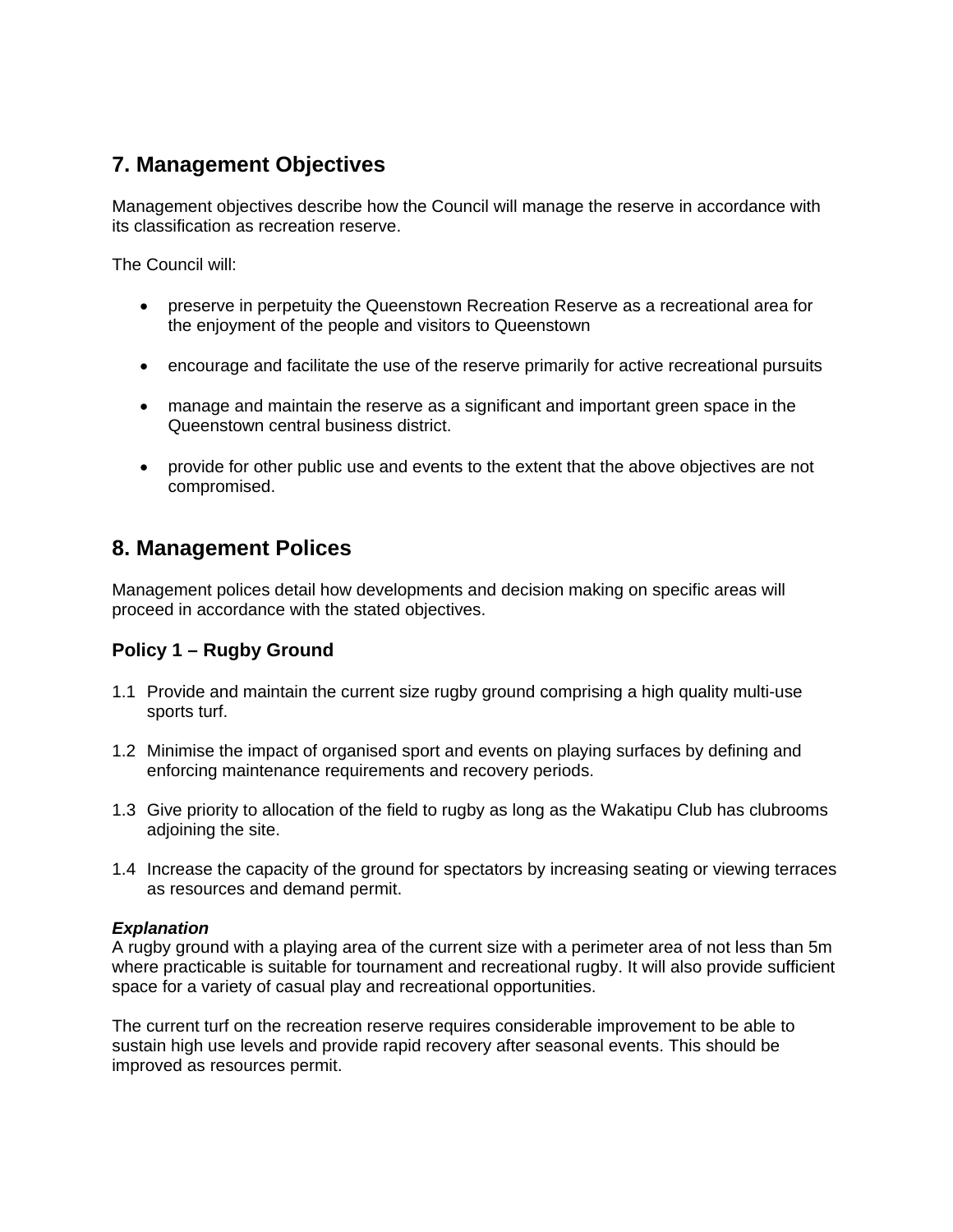As the Wakatipu Rugby Club is located at the recreation reserve, priority should be given to ensuring the field is available for scheduled games. This may mean that other events are programmed to avoid the rugby season or if programmed within the season have contingency plans to enable the event to be relocated if ground conditions are unfavourable.

#### *Implementation*

Prepare a capital works programme for improvement of the playing turf.

Implement a field allocation system for sports and other events controlled by the Council parks staff to minimise damage to the playing surface and maximise availability for rugby and other sporting activities.

# **Policy 2 – Events**

- 2.1 Permit the use of the recreation reserve for sporting, cultural and recreational events (both ticketed and non-ticketed).
- 2.2 Ensure that events do not compromise the primary function of the reserve (See Policy 1.2 and 1.3) and that events have contingency plans to relocate should ground conditions not be suitable.
- 2.3 Ensure ticketed or exclusive events/functions do not occupy the reserve or any part of the reserve for more than six consecutive days or a total of 40 days in any one calendar year unless provided for by way of lease or licence as approved by the Council. $<sup>6</sup>$ </sup>
- 2.4 Prohibit the use of glass on areas of the reserve laid out for sporting activities.
- 2.5 Maintain five competition tracks for fire brigade competitions.

#### *Explanation*

Events and temporary commercial activities may be beneficial to the community and are by nature of short duration. Events can greatly improve the use and enjoyment of the reserve by the community and visitors to Queenstown.

By necessity many sporting events, recreation activities and other events are becoming more commercialised. Issues of ticketing, security and signage all arise and need to be managed to ensure the sustainability of the events while protecting the values associated with the reserve.

The reserve has a long history of volunteer brigade competitions and is located in close proximity to the Queenstown Fire Station. The recreation reserve is therefore an ideal location for this event.

#### *Implementation*

Maintain a permit and approvals system for event bookings that ensures close liaison with key users of the recreation ground and turf managers.

Improve event infrastructure, such as permanent water, sewer and three-phase power supplies to minimise disturbance to the grounds and reduce set up and break down times for events, as resources permit. **Policy 3 – Camping** 

 6 See Section 53, Reserves Act 1977.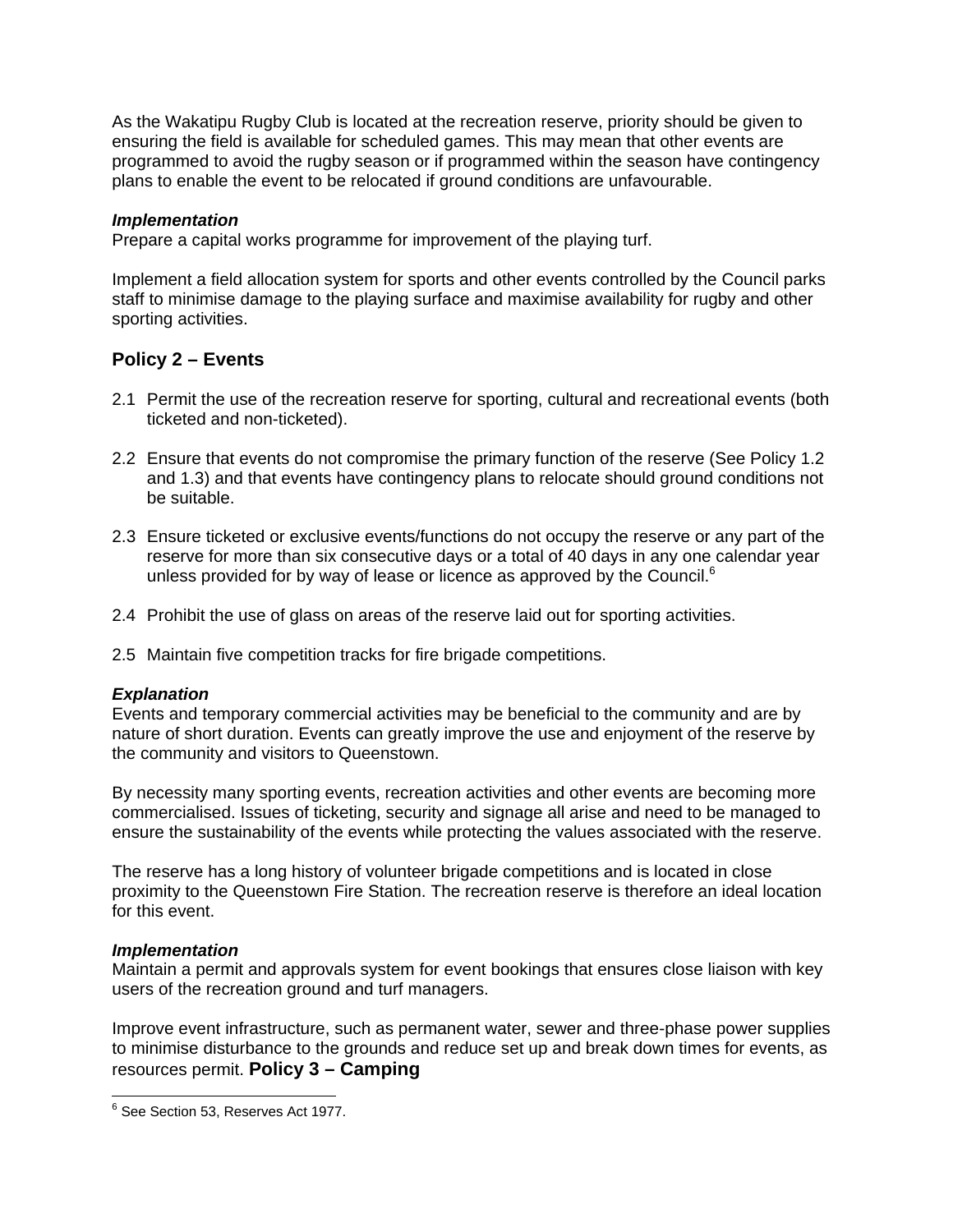- 3.1 Permit the use of the recreation reserve for temporary short term camping between 30 December and 1 January each year.
- 3.2 Permit the use of the recreation reserve for temporary short term camping at other times of the year should extra-ordinary circumstances require subject to the approval of Council by way of resolution or under delegated authority.

#### *Explanation*

The Council has utilised the reserve during the New Year period to avoid illegal camping and alcohol related issues in the township and surrounding areas. The use of the reserve for camping manages illegal camping which would otherwise impact other reserves and the township in general. It is considered desirable to retain flexibility to manage camping on the recreation reserve should other special events or circumstances occur.

#### *Implementation*

Apply for approval to utilise the reserve for camping as and when circumstances dictate.

# **Policy 5 – Para-Glider landings**

- 5.1 Permit the use of the recreation reserve for non-motorised para-glider and parapente landings.
- 5.2 Impose limits or restrictions on landings by way of resolution by Council should user conflicts or safety issues arise in the future.
- 5.3 That commercial landings only be permitted when the primary school is unavailable and a licence under the Reserves Act 1977 has been obtained.

#### *Explanation*

The reserve is regularly used by both private and commercial para-glider and parapente pilots as a landing site after launching from the Ben Lomond Scenic Reserve above the Gondola. As use of the reserve grows and/or the popularity of para-gliding expands conflicts or safety issues may arise. This should be kept under review and managed as required by Council in consultation with user groups and civil aviation authorities.

#### *Implementation*

Monitor use, incidents or complaints arising from para-glider landings and impose limits or restrictions on landings by way of resolution by Council should issues arise in the future.

Ensure commercial users comply with the Reserves Act 1977 and Council's concession policy with respect to licences for landing.

# **Policy 6 - Helicopter Landings**

6.1 Permit helicopter landings for emergency, civil defence or park management purposes only.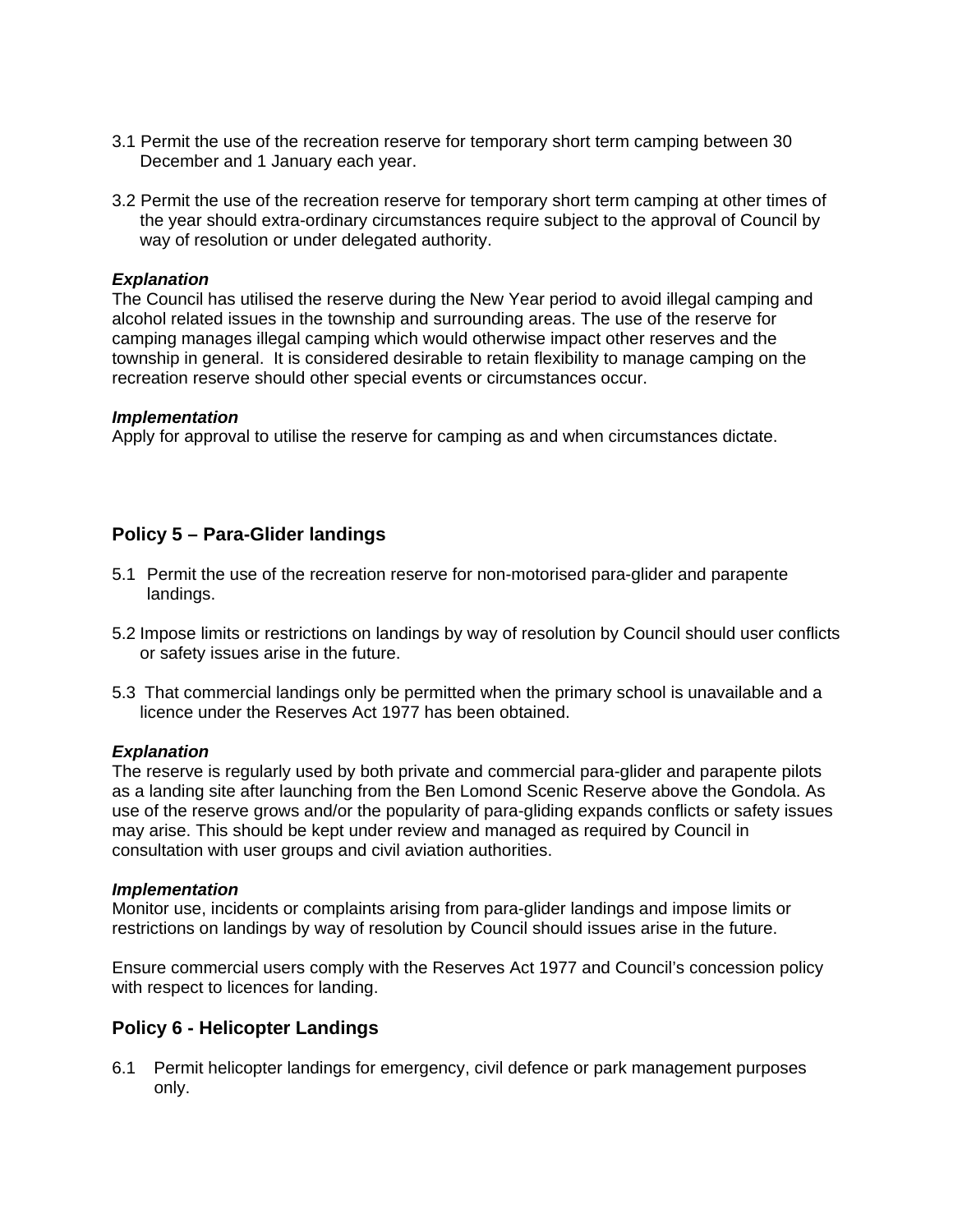#### *Explanation*

The open nature of the recreation reserve provides an important opportunity for helicopter landings in proximity to the central business district and the civic defence operations base. The use of the recreation reserve for landings in association with events or promotions is not appropriate.

#### *Implementation*

Process requests for landings in accordance with these policies.

#### **Policy 7 - Cricket Nets**

7.1 Remove the two cricket practice nets when the facility has reached the end of its life

#### *Explanation*

The Queenstown Cricket Club is now based at the events centre and the existing cricket nets are in poor repair.

#### *Implementation*

Review the condition and location of the cricket nets with the Queenstown Cricket Club and the Wakatipu High School.

## **Policy 8 – Dogs**

8.1 That dogs be managed in accordance with Council's current policy on dogs and dog control bylaws.

#### *Explanation*

The Council is preparing a district wide *Policy on Dogs* and also currently has in place the *Dog Control Bylaw 1992*. The current bylaw prohibits all dogs from "the defined playing areas of all sports grounds". It is not considered necessary to duplicate the provisions of the Bylaw in this reserve management plan.

#### *Implementation*

Ensure dog owners are aware that dogs are prohibited from sports grounds.

# **Policy 9 – Planting**

- 9.1 Encourage the establishment of specimen trees surrounding the recreation reserve to provide shelter, shade, structure and form to the reserve and support the greening of the Queenstown CBD in general.
- 9.2 Manage all trees, including the replacement of undesirable species in accordance with Council's tree policy and best arboriculture practice.

#### *Explanation*

Trees provide important structure to large public spaces. It is also important to utilise large parks for such planting as it is increasingly difficult to sustain large trees in the urban centre. Species will be selected for their form, flowering habit, or autumn colour. Some trees, such as Douglas fir, Larch and Crack Willow are considered to be trees with wilding or pest potential and should be replaced over time.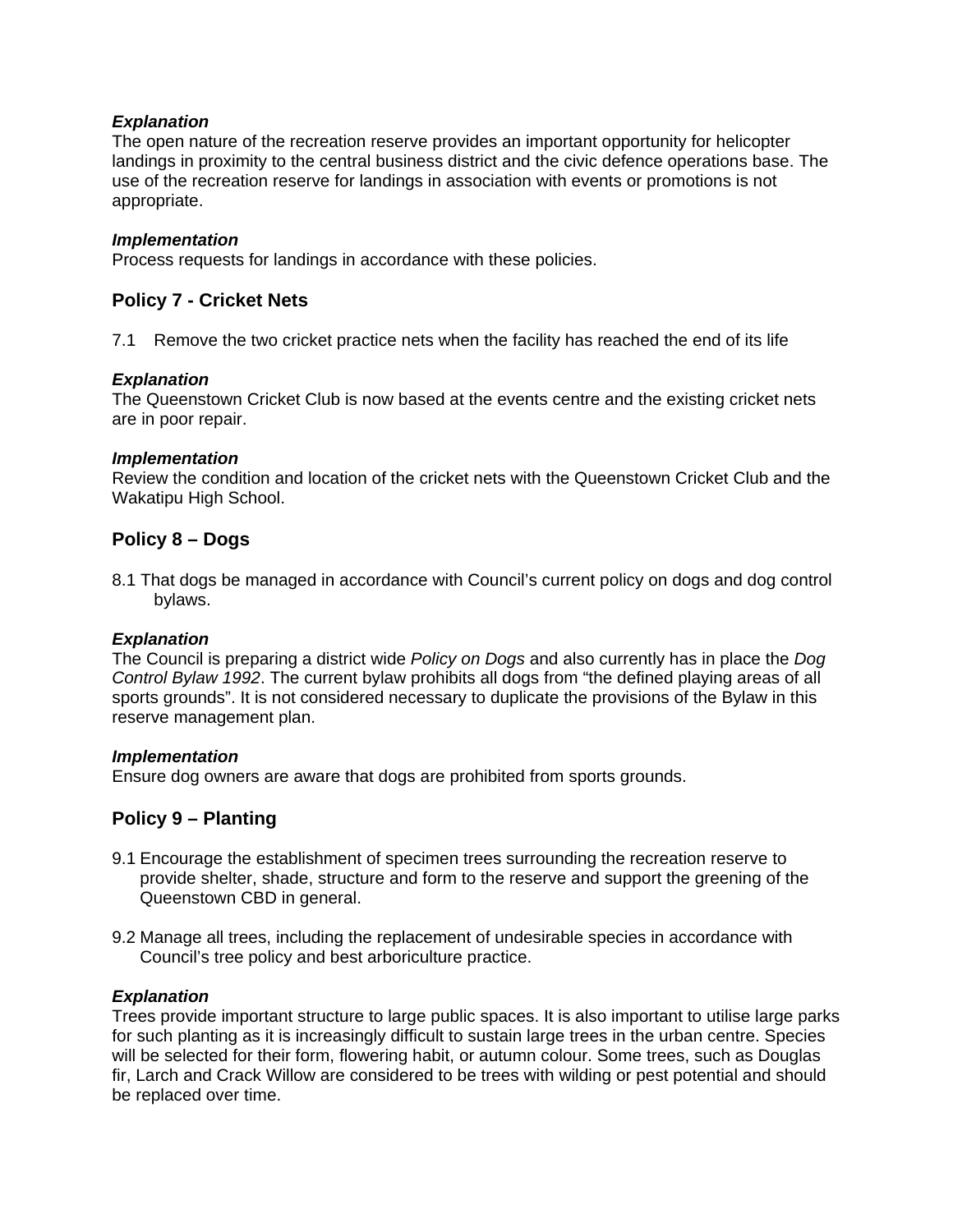#### *Implementation*

Prepare and implement a tree plan for the reserve.

## **Policy 10 – Pedestrian Access**

10.1 Provide priority for pedestrian access and movement to, from and within the reserve by improving entrances, removing barriers, and strengthening pedestrian connections and routes within and adjoining the reserve.

#### *Explanation*

Most of the pedestrian access to the reserve is either achieved by walking on the internal roads or descending steps into the park. Opportunities to provide barrier-free access will encourage pedestrian use of the park and improve safe access for the whole community.

#### *Implementation*

Review pedestrian access and make improvements as resources and opportunities permit.

## **Policy 11 – Parking and vehicle access**

- 11.1 Provide, where practical, sufficient parking within the reserve to meet the needs of recreational users of the reserve.
- 11.2 Design car parking with regard to minimising the negative impact on the park environment and enhancing useable space.
- 11.3 Limit parking times within the reserve to encourage efficient and fair use of parking spaces. Parking time limits will be set by resolution of Council from time to time

#### *Explanation*

Because of the closeness of the recreation reserve to the Queenstown CBD and the pressure on parking within the CBD there is a need to encourage turnover and minimise the amount of all day parking activity that might otherwise occur by non-park users.

It is recognised that the recreation reserve generates activities for which parking is required so it is considered appropriate to provide for some parking within the reserve, at least to the existing parking capacity of approximately 70 car spaces.

There are also considerable opportunities for parking in nearby locations such as the adjacent Gorge Road car park, and nearby Ballarat Street and Athol Street car parks in addition to on street parking in surrounding streets.

There is likely to be a need for the recreation ground to accommodate further parking for activities and events held on the reserve. There is also likely to be demand for parking to service the nearby CBD. However as the reserve has been acquired for recreation purposes and is managed under the Reserves Act, only parking that is directly related to the recreation activity can be located on the reserve unless part of the land (or strata) is redesignated under the Public Works Act and reclassified under the Reserves Act 1977.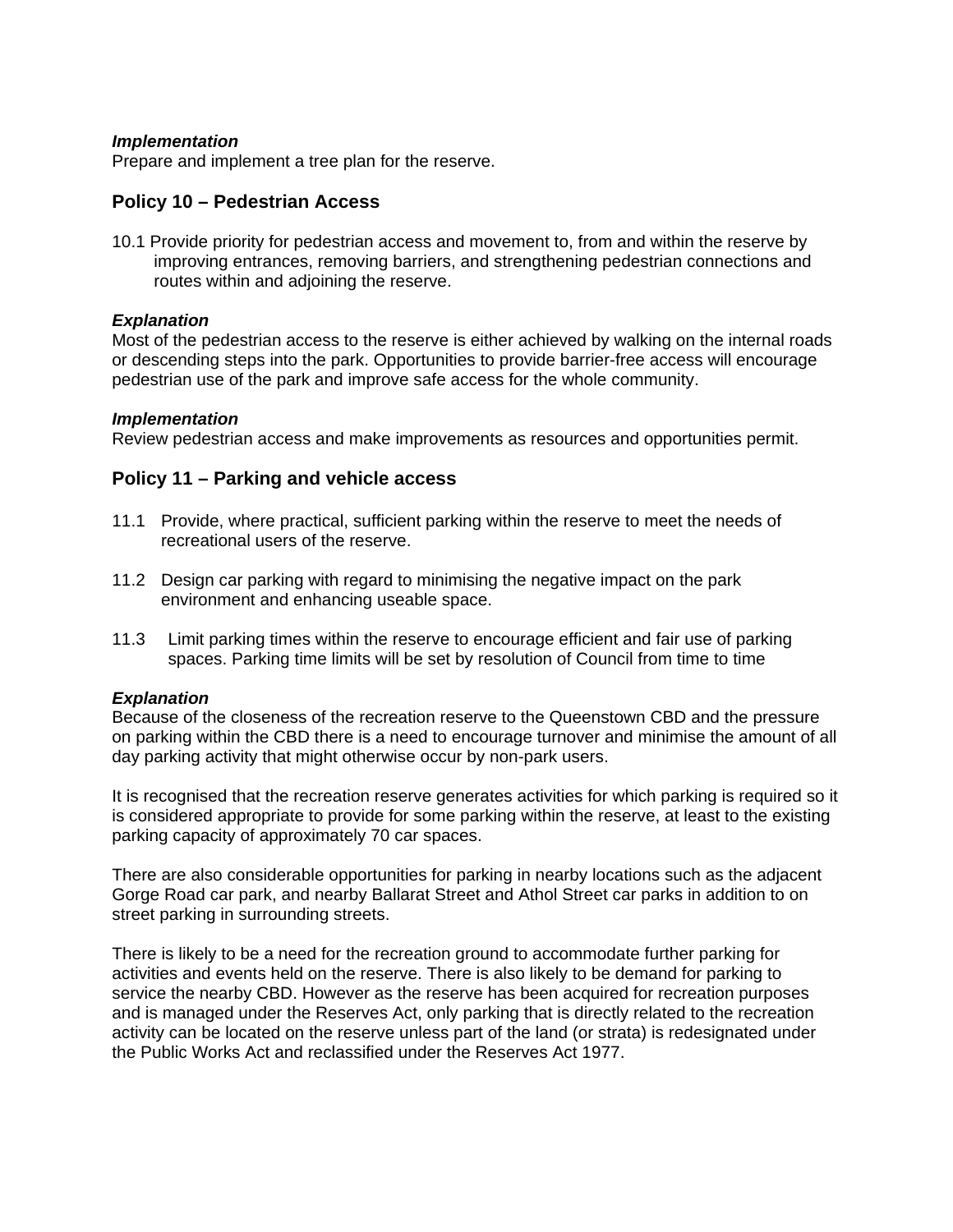There are currently 12 car parks which are leased for private parking within the reserve. The leasing of these car parks is contrary to the provisions of the Reserves Act and they should be returned to public parks as the individual leases expire.

#### *Implementation*

Terminate leases on car parks that are located within the reserve and return these to public car parks.

Consider parking requirements and opportunities when park development occurs.

Review parking restrictions from time to time.

# **Policy 12 – Adjoining Land**

12.1 Incorporate adjoining Council owned freehold land to the west of Horne Creek and site of the Memorial Hall, Rugby Club and squash clubs once Council has determined its roading requirements for the area.

#### *Explanation*

The recreation reserve is surrounded by formed and unformed road reserve and by land owned by Council in fee simple title. The public currently enjoy the use of this land as an extension of the recreation reserve in a seamless manner. It is likely that some of this land will be required for parking and transportation improvements and other infrastructural works in the future.

Careful consideration should be given during the design of infrastructure projects to ensure that the integrity of the recreation reserve is protected and that land surplus to the infrastructure needs of the community is separated and vested as recreation reserve.

#### *Implementation*

Seek to acquire additional land to protect the integrity of the recreation reserve as a large open space within the Queenstown CBD.

# **Policy 13 – Lighting**

- 13.1 Provide adequate lighting to enable the safe night time use of the reserve.
- 13.2 Implement lighting improvements in accordance with Council's lighting policy to reduce glare and light spill beyond the reserve, improve the comfort and safety of park users and protect the Queenstown night sky.

#### *Explanation*

Improvements to lighting will improve the use and availability of the reserve as well as improving the general safety of the park for players and other park users.

Lighting improvements should be made in accordance with best practice to reduce visual effects on adjoining properties and maximise energy efficiency and user comfort.

#### *Implementation*

Prepare a capital works programme for improvement of lighting to the extent that resources permit.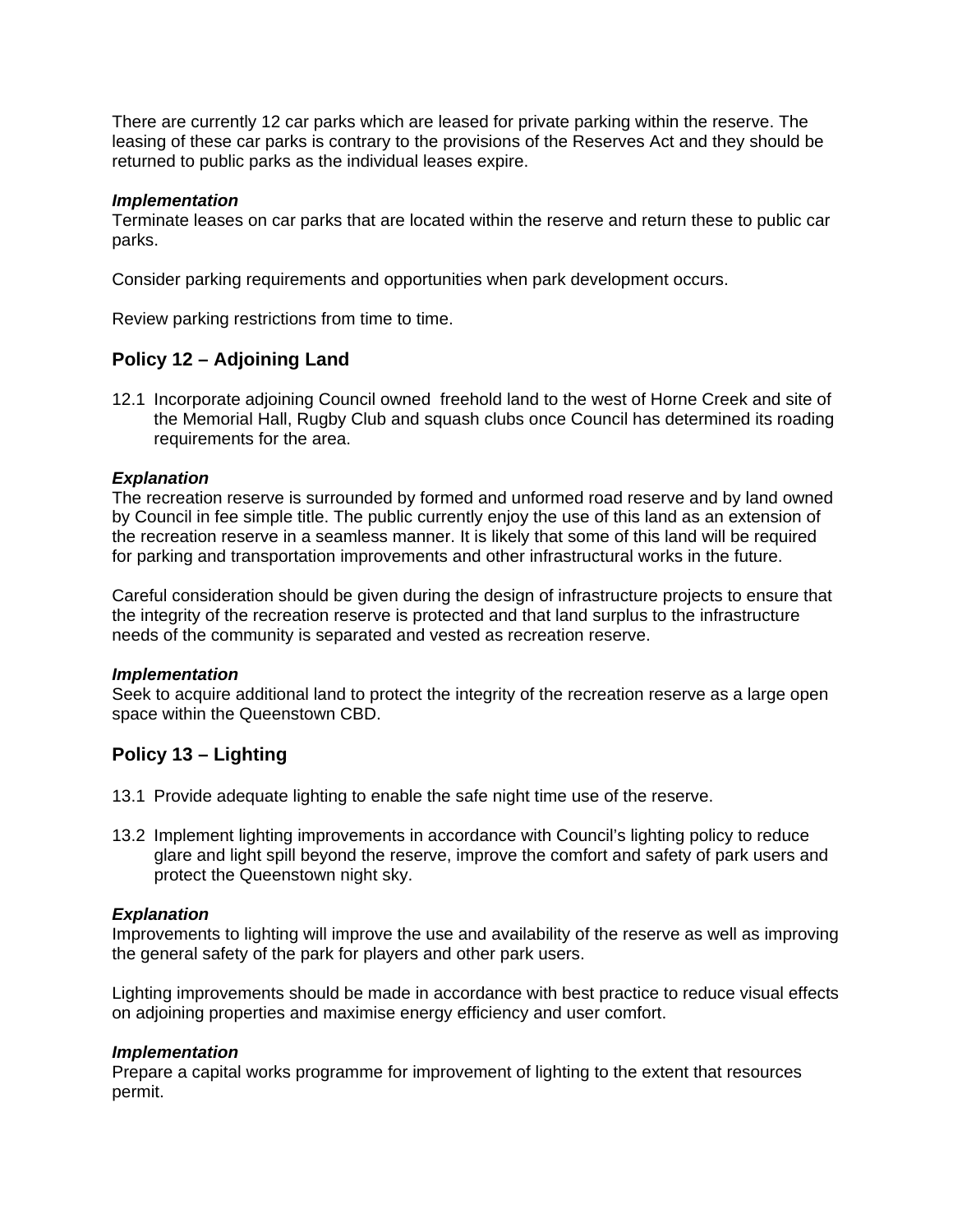# **Policy 14 – Signs**

- 14.1 Provide the minimum amount of signage necessary to ensure the effective communication of park related, public information, identification, directions, rules and regulations.
- 14.2 All public signs (other than regulatory signs) will be designed to the Council's standard for park signs.
- 14.3 Provide for the placement of a permanent score board within the reserve or on the adjoining Council administered land.
- 14.4 Permit the erection of temporary scoreboards or large format television displays for approved events.
- 14.5 That advertising billboards and other commercial signs (as defined in the council's operative District Plan or Sign Bylaw) be prohibited unless approved by Council in conjunction with a specific temporary event.

#### *Explanation*

Signs can help inform, direct and warn the public but they can also be intrusive and can compromise the quality of the park environment. Signs should be kept to a minimum and be of a consistent design. Commercial signage will only be permitted for specific temporary events in accordance with Council bylaws.

#### *Implementation*

Review and rationalise signs on a regular basis.

#### **Policy 15 – Flood management**

- 15.1 Have regard to the role of the recreation reserve in flood management and design any improvements to minimise the impact on the current storage and outflow characteristics of the sports ground and Central Queenstown box culvert.
- 15.2 Consult with Otago Regional Council on flood safety issues effecting the recreation reserve any development in the Queenstown Recreation Reserve that may have an effect on the flood mitigation scheme and the reduction of flood storage capacity.

#### *Explanation*

The detention storage capacity at the sports ground is integral part of the flood control scheme of the Lower Horne Creek and the Central Queenstown. Any change to the designed/constructed storage/outflow characteristics of the sports ground and Central Queenstown box culvert may impact on the success or otherwise of the Queenstown flood control scheme.

#### *Implementation*

Ensure that any physical works within the recreation reserve are reviewed by the Otago Regional Council for any implications to the Queenstown flood control scheme.